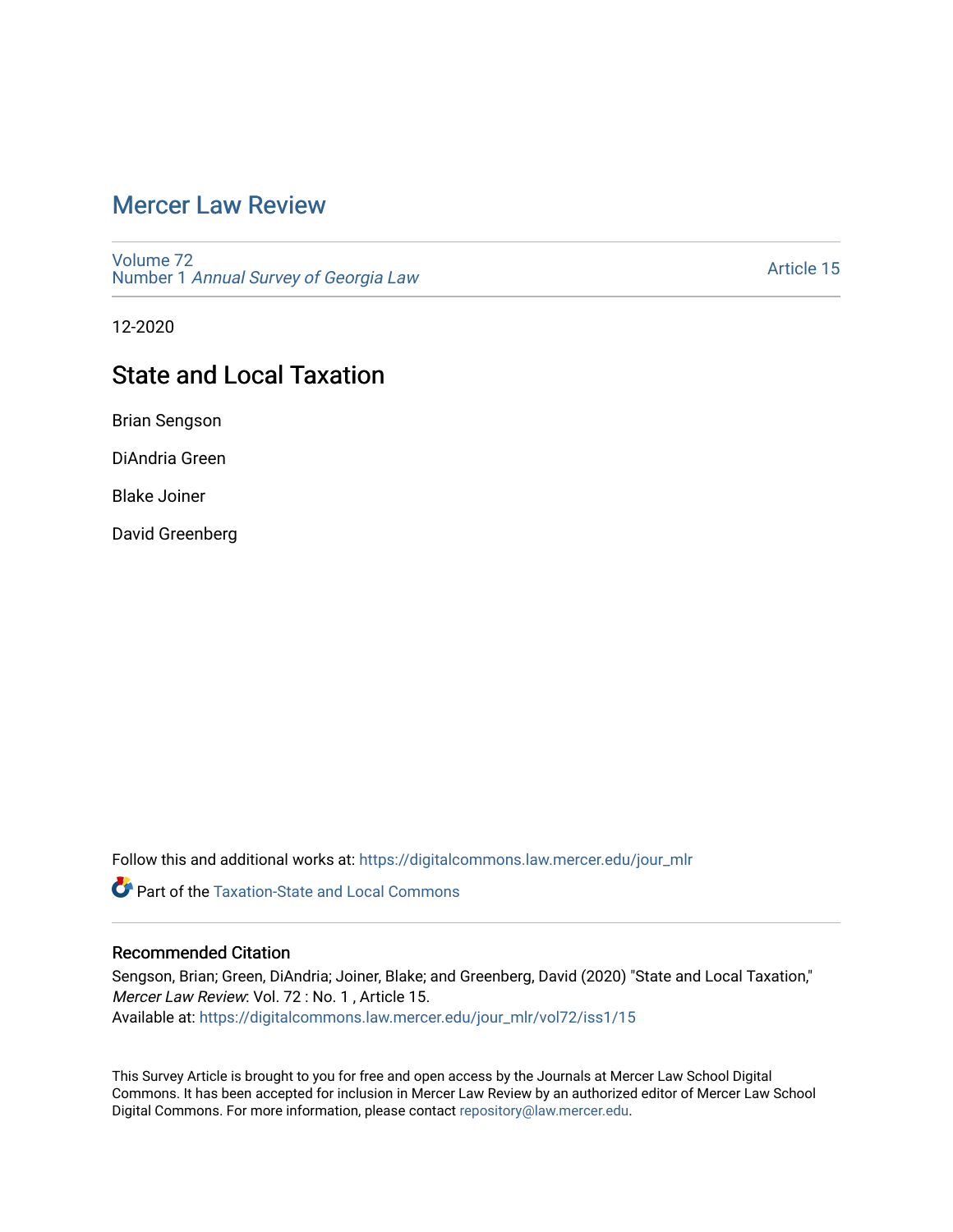# **State and Local Taxation**

## **by Brian Sengson[\\*](#page-1-0)**

## **DiAndria Green[\\*\\*](#page-1-1)**

## **Blake Joiner[\\*\\*\\*](#page-1-2)**

## **and David Greenberg[\\*\\*\\*\\*](#page-1-3)**

#### I. INTRODUCTION

This Article surveys the most critical and comprehensive changes in Georgia law occurring between June 1, 2019, and May 31, 2020.[1](#page-1-4) Most notably, the article discusses Georgia's tax response to COVID-19, Georgia's new marketplace facilitator statute, the jurisdictional limits of the Georgia Tax tribunal, and other important topics.

<span id="page-1-4"></span><sup>1</sup> For an analysis of state and local tax during the prior survey period, see Brian Sengson, DiAndria Green, and David Greenberg, *State and Local Taxation: A Two-Year Survey*, *Annual Survey of Georgia Law*, 71 MERCER L. REV. 279 (2019).

287

<span id="page-1-0"></span><sup>\*</sup> Sr. Manager, Bennett Thrasher, LLP, Atlanta, Georgia. Lee University (B.S., magna cum laude, 2009); Georgia State University College of Law (J.D., 2014); Villanova University (LL.M., current). Member, State Bar of Georgia.

<span id="page-1-1"></span><sup>\*\*</sup> Sr. Manager, Bennett Thrasher, LLP, Atlanta, Georgia. Florida Agricultural and Mechanical University (B.A., 2002); Texas Southern University Thurgood Marshall School of Law (J.D., cum laude, 2006); Boston University (LL.M., 2008). Member, State Bars of Georgia and Texas.

<span id="page-1-2"></span><sup>\*\*\*</sup> Staff Attorney, Bennett Thrasher, LLP, Atlanta, Georgia. Lee University (B.A., magna cum laude, 2010); Mercer University School of Law (J.D., 2014). Member, State Bar of Georgia.

<span id="page-1-3"></span><sup>\*\*\*\*</sup> Sr. Staff Attorney, The Home Depot, Inc., Atlanta, Georgia. Georgia Southern University (B.A., magna cum laude, 2013); Mercer University School of Law (J.D., cum laude, 2016); Villanova University (LL.M., 2019). Member, Mercer Law Review (2014– 2016); Articles Editor (2015–2016). Member, State Bar of Georgia.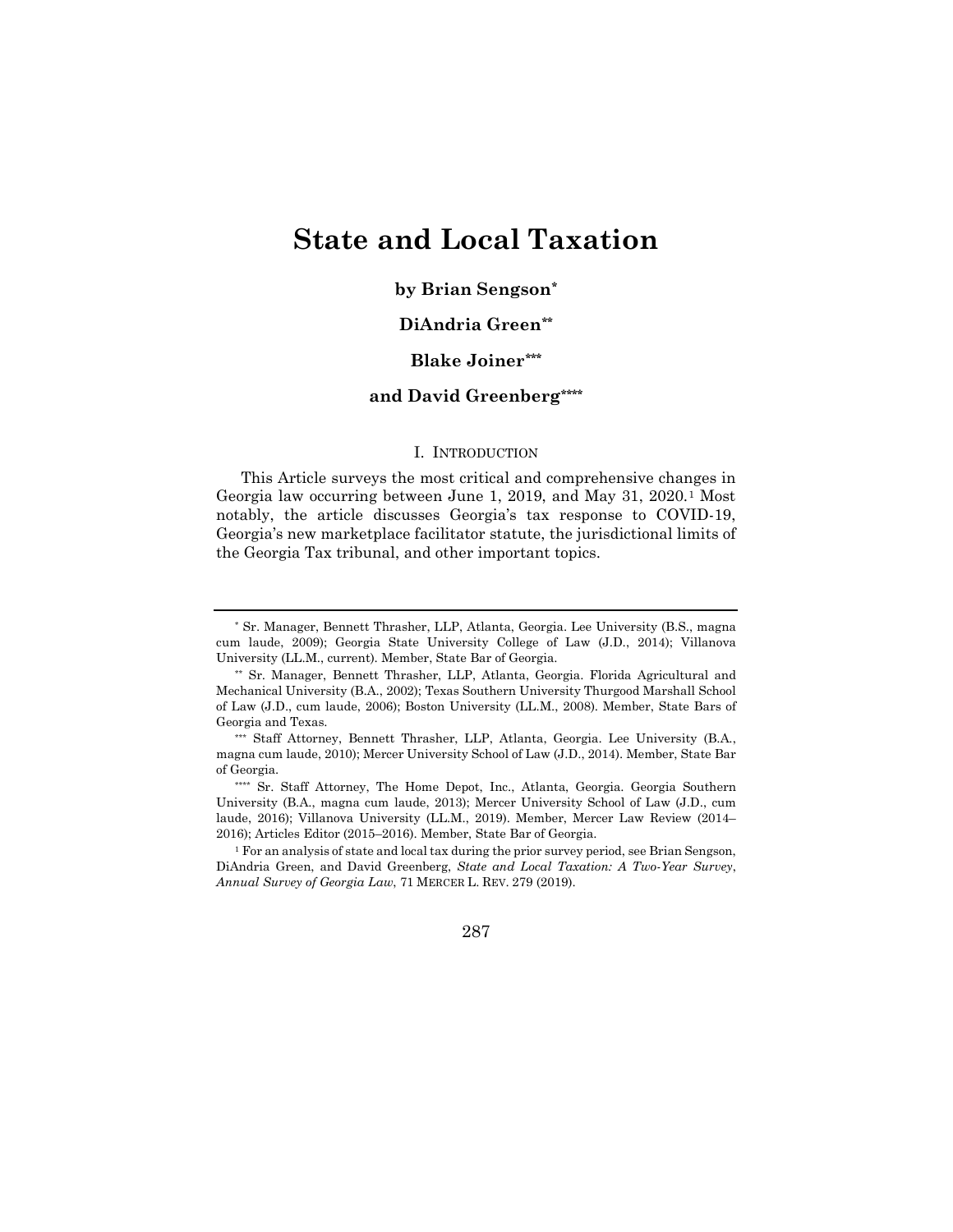#### II. CORONAVIRUS DISEASE 2019 TAX RELIEF

The Coronavirus Disease 2019 (COVID-19) pandemic created unique tax issues related to employee income tax withholdings, nexus, and property tax. With an almost nationwide shift to a remote workplace, individual taxpayers who live and work in different states need to determine whether they must file a tax return in the work state or the domiciliary state. Businesses must ensure that they are following proper employee withholding laws. Additionally, businesses must determine whether government mandated remote working requirements, with respect to the businesses' employees and business personal property, create or modify nexus for purposes of sales and income tax. Likewise, businesses must also determine whether the presence of company owned equipment being used for income producing activities—such as laptops, monitors, or digital storage devices—modifies their state income tax apportionment ratios or creates local personal property tax filing and payment obligations.

Considering the great uncertainty, the Georgia Department of Revenue (Department of Revenue) provided guidance through its "Coronavirus Tax Relief Frequently Asked Questions" webpage.[2](#page-2-0) The Department of Revenue addressed topics including, but not limited to, nexus considerations, withholding tax obligations, and income tax filing deadlines.[3](#page-2-1)

Mirroring the Internal Revenue Service (IRS), the Department of Revenue automatically granted taxpayers an income tax filing and payment deadline extension for returns due on or after April 15, 2020, and before July 15, 2020.[4](#page-2-2) The extension was available until July 15, 2020.[5](#page-2-3) The extension deadline also applied to estimated income tax payments and "any statute of limitations relat[ed] to claiming prior year income tax refunds" or income tax credits.[6](#page-2-4) Notably, the extension did not apply to sales tax collected or employee withholding amounts.[7](#page-2-5)

<span id="page-2-0"></span><sup>2</sup> Ga. Dep't of Revenue, Coronavirus Tax Relief FAQs, https://dor.georgia.gov/coronavirus-tax-relief-faqs (last visited Jul. 21, 2020). [hereinafter Ga. COVID-19 Tax Relief FAQ]

<sup>3</sup> Ga. COVID-19 Tax Relief FAQ, *supra* note 2.

<span id="page-2-4"></span><span id="page-2-3"></span><span id="page-2-2"></span><span id="page-2-1"></span><sup>4</sup> *See* Internal Revenue Serv., Notice 2020-23, Update to Notice 2020-18, Additional Relief for Taxpayers Affected by Ongoing Coronavirus Disease 2019 Pandemic (Apr. 27, 2020), https://www.irs.gov/pub/irs-drop/n-20-23.pdf. at 7. [hereinafter IRS, Update to Notice 2020-18]

<sup>5</sup> IRS, Update to Notice 2020-18, *supra* note 4.

<sup>6</sup> Ga. COVID-19 Tax Relief FAQ, *supra* note 2.

<span id="page-2-5"></span><sup>7</sup> Ga. COVID-19 Tax Relief FAQ, *supra* note 2.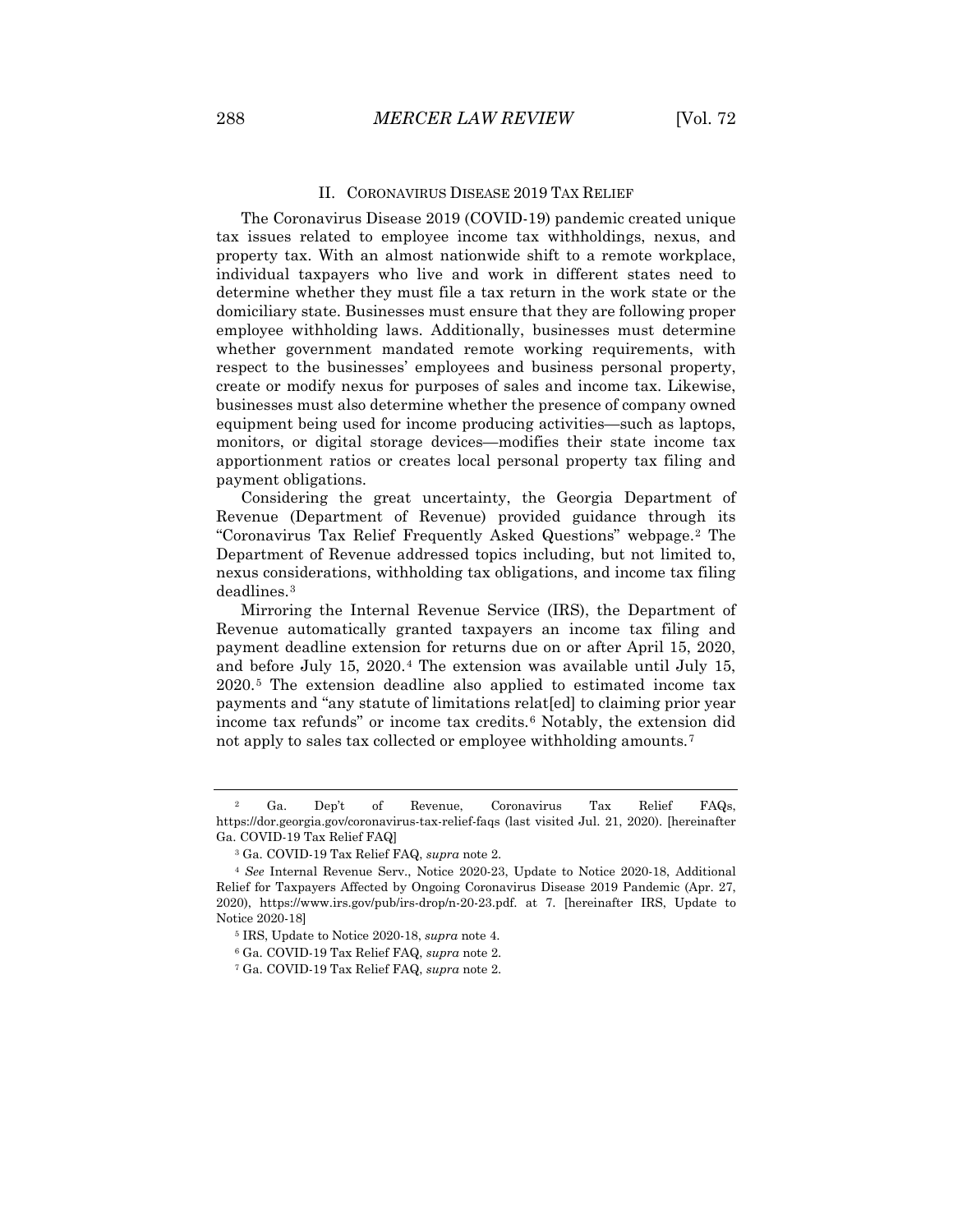Importantly, responding to remote work requirement questions, the Department of Revenue provided that, if an employee's relocation is the direct result of temporary remote work requirements arising from and during the COVID-19 pandemic, the Department of Revenue will not use such relocation as the basis for establishing Georgia income tax nexus or, for going beyond the bounds of the federal statutory protections granted by Public Law 86-272.[8](#page-3-0) Additionally, wages earned by an employee temporarily working in Georgia during the COVID-19 pandemic will not be considered Georgia income for Georgia income tax withholdings purposes. Consequently, the Department of Revenue stated that it will treat wages paid to a nonresident employee who normally works in Georgia, but who is temporarily working in a different state, as Georgia wages subject to Georgia income taxes.<sup>[9](#page-3-1)</sup> However, this guidance is

#### III. GEORGIA SALES AND USE TAXATION

temporary and may not reflect ongoing Department of Revenue policies.<sup>[10](#page-3-2)</sup>

#### *A. Changes to Georgia's Remote Seller Economic Nexus Law*

In the wake of *South Dakota v. Wayfair, Inc.*,<sup>[11](#page-3-3)</sup> Georgia joined many states passing economic nexus laws targeting remote retailers. House Bill 61[12](#page-3-4) established an economic nexus test in Georgia.[13](#page-3-5) House Bill 182,[14](#page-3-6) effective January 1, 2020, reduced the gross revenue threshold for economic nexus from an amount exceeding \$250,000 to an amount exceeding \$100,000.[15](#page-3-7) The transactional threshold of 200 or more retail sales transactions remains in effect.<sup>[16](#page-3-8)</sup>

<span id="page-3-1"></span><span id="page-3-0"></span><sup>8</sup> Ga. COVID-19 Tax Relief FAQ, *supra* note 2. *See also* 15 U.S.C. §§ 381–384 (2020) (providing relief from direct income taxation if the only connection to a state is due to solicitation activities).

<sup>9</sup> Ga. COVID-19 Tax Relief FAQ, *supra* note 2.

<sup>10</sup> Ga. COVID-19 Tax Relief FAQ, *supra* note 2.

<sup>11</sup> 138 S. Ct. 2080 (2018).

<span id="page-3-4"></span><span id="page-3-3"></span><span id="page-3-2"></span><sup>12</sup> Ga. H.R. Bill 61, Reg. Sess., 2018 Ga. Laws 259 (codified at O.C.G.A. §§ 48-8-2, 48-8-30 (2019)).

<span id="page-3-8"></span><span id="page-3-7"></span><span id="page-3-6"></span><span id="page-3-5"></span><sup>13</sup> For more information regarding the Georgia economic nexus rule, see Sengson et al., *supra* note 1 at 281.

<sup>14</sup> Ga. H.R. Bill 182, Reg. Sess., 2019 Ga. Laws 282 (codified at O.C.G.A. § 48-8-2 (2020)). <sup>15</sup> *Id.* § 1.

<sup>16</sup> O.C.G.A. § 48-8-2(8)(M.2) (2020).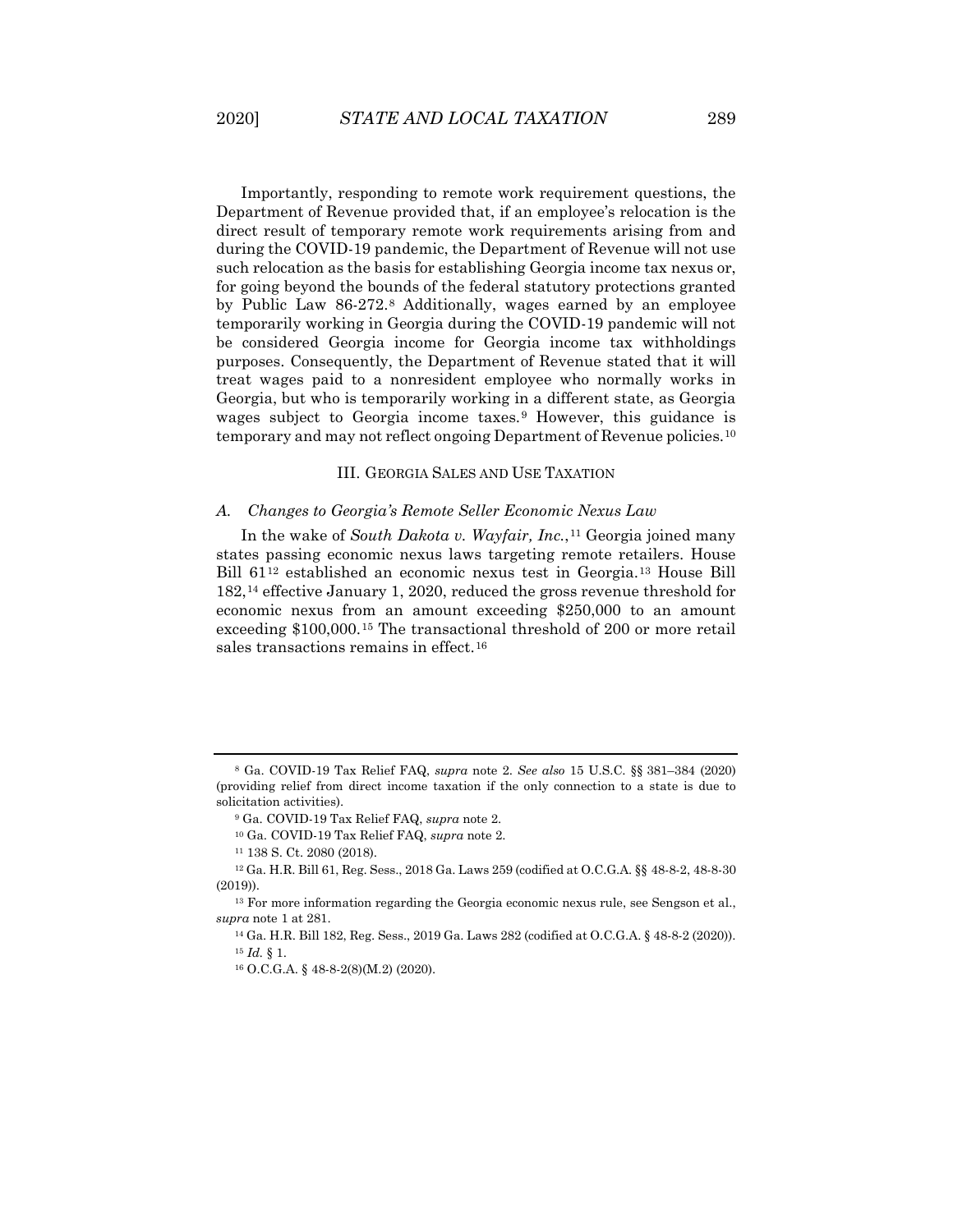#### *B. Georgia Enacts a Marketplace Facilitator Law*

The General Assembly enacted House Bill 276[17](#page-4-0) creating increased sales tax collection and remittance obligations for taxpayers facilitating taxable retail sales in Georgia. Effective April 1, 2020, any person meeting the definition of marketplace facilitator that facilitates taxable retail sales in Georgia is required to collect and remit sales tax when the aggregate retail sales equals or exceeds \$100,000 in the previous or current calendar year.[18](#page-4-1)

Georgia defines marketplace facilitator as a person that contracts with a seller in exchange for consideration to make available or facilitate a taxable retail sale on behalf of the seller by providing a specifically identified service.[19](#page-4-2) Additionally, the person must facilitate payment for the "sale on behalf of the marketplace seller."[20](#page-4-3) The Georgia legislature expressly defined marketplace seller to include a person conducting a retail sale through any physical marketplace, electronic marketplace, or other "platform operated directly or indirectly by a marketplace facilitator."[21](#page-4-4) Notably, a marketplace facilitator may be facilitating sales on behalf of a marketplace seller regardless of whether the seller is required to maintain a Georgia Dealer's certificate of registration.[22](#page-4-5) Every person operating as a state-defined marketplace facilitator is deemed to be the dealer and retailer of each retail sale sourced within Georgia.[23](#page-4-6)

The General Assembly House Bill 276 incorporates a safe harbor provision "for failure to collect and remit the correct amount of [sales] tax."[24](#page-4-7) Specifically, a marketplace facilitator may be relieved from liability for failure to collect and remit tax if the marketplace facilitator can demonstrate that the "error was due to insufficient or incorrect information" supplied by the seller, and that the "facilitator made a reasonable effort to obtain correct and sufficient information."[25](#page-4-8) The requisite showing is subjective as the marketplace facilitator must

<span id="page-4-0"></span><sup>17</sup> Ga. House Bill 276, Reg. Sess. (2020) (codified at O.C.G.A. §§ 48-8-2, 48-8-30, 48-8-59, 48-8-77, 48-7-28.3 (2020)).

<span id="page-4-3"></span><span id="page-4-2"></span><span id="page-4-1"></span><sup>18</sup> O.C.G.A. § 48-8-2(8)(M.3) (2020). *See also* Ga. Dep't of Revenue, Policy Bulletin SUT-2020-01, Marketplace Facilitators (Mar. 17, 2020).

<sup>19</sup> O.C.G.A. § 48-8-2(18.1) (2020).

<sup>20</sup> O.C.G.A. § 48-8-2(18.1)(B) (2020).

<sup>21</sup> O.C.G.A. § 48-8-2(18.2) (2020).

<sup>22</sup> *Id. See also* O.C.G.A. § 48-8-59(a)(1).

<span id="page-4-8"></span><span id="page-4-7"></span><span id="page-4-6"></span><span id="page-4-5"></span><span id="page-4-4"></span><sup>&</sup>lt;sup>23</sup> O.C.G.A. § 48-8-30(c.2)(1) (2020) (effective Apr. 1, 2020; replacing previous section (c.2) repealed effective April 28, 2019).

<sup>24</sup> O.C.G.A. § 48-8-30(c.2)(9) (2020).

<sup>25</sup> *Id.*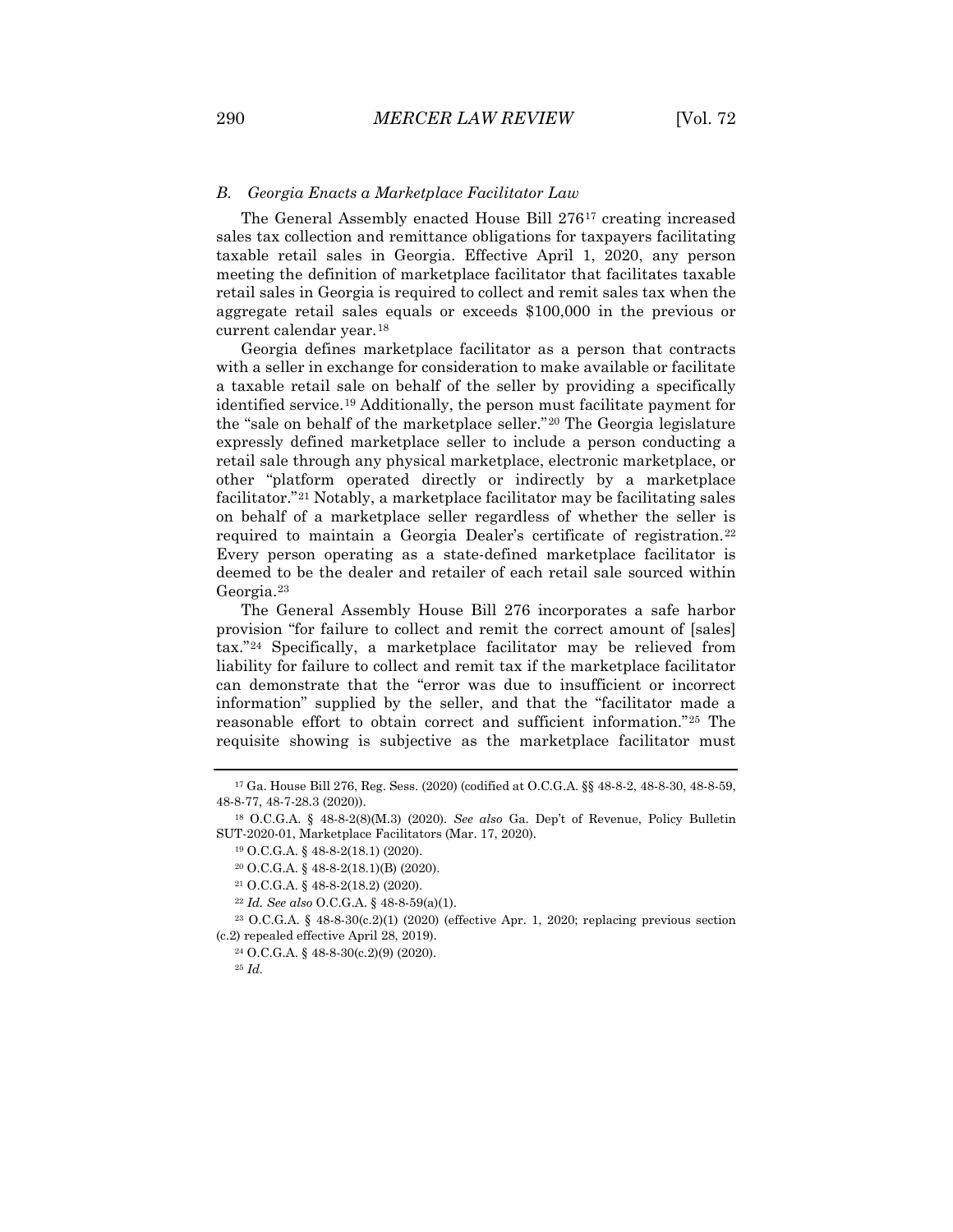demonstrate its efforts to the "satisfaction of the department."[26](#page-5-0) Exempted from the definition of marketplace facilitator are certain qualifying franchisors, as defined by federal regulation,<sup>[27](#page-5-1)</sup> and persons who would otherwise meet the definition of a marketplace seller of such franchisors, provided that, in addition to other factors, the seller "made annual gross sales in Georgia of at least \$500 million."[28](#page-5-2) The legislation prohibits class actions against marketplace facilitators "related to an overpayment of sales or use tax collected on sales facilitated by [a] marketplace facilitator."[29](#page-5-3) While this exclusion prohibits class actions styled as a tax refund claim, it does not limit a "customer's [individual] right to seek a refund of taxes erroneously paid."[30](#page-5-4)

#### IV. GEORGIA INCOME TAX

In *North Carolina Department of Revenue v. The Kimberley Rice*  Kaestner 1992 Family Trust (N.C. Dep't. of Revenue),<sup>[31](#page-5-5)</sup> the state governments asked the Supreme Court of the United States to further expand its taxing authority. In rejecting this opportunity, the Court clarified the relationship between the Court's holdings in *Quill Corporation v. North Dakota*,<sup>[32](#page-5-6)</sup> and *Wayfair*.<sup>[33](#page-5-7)</sup> Joseph Rice formed a series of trusts for the benefit of his children. These trusts were formed under the laws of New York and managed in Massachusetts and Connecticut. One of these trusts was the Kimberley Rice Kaestner 1992 Family Trust (KRK Trust). Under the KRK Trust's terms, the beneficiary lacked an absolute right to the trust assets and had no guaranteed right to income. In 1997, the beneficiary moved to North Carolina. While in North Carolina, the KRK Trust did not distribute any funds to the beneficiary. In 2009, at the discretion of the trustee, the KRK Trust loaned \$250,000 to the beneficiary, but the beneficiary repaid the loan. Outside this loan, the KRK Trust did not provide any financial benefit to the beneficiary.[34](#page-5-8)

<sup>26</sup> *Id.*

<sup>27</sup> O.C.G.A. § 48-8-30(c.2)(10) (2020). *See also* 16 C.F.R. 436.1 (2020).

<span id="page-5-4"></span><span id="page-5-3"></span><span id="page-5-2"></span><span id="page-5-1"></span><span id="page-5-0"></span><sup>28</sup> O.C.G.A. § 48-8-30(c.2)(11) (2020). *See also* Ga. Dep't of Revenue, Policy Bulletin SUT-2020-01, *supra* note 18.

<sup>29</sup> O.C.G.A. § 48-8-30(c.2)(7) (2020).

<sup>30</sup> *Id.*

<sup>31</sup> 139 S. Ct. 2213 (2019).

<sup>32</sup> 504 U.S. 298, 112 S. Ct. 1904 (1992).

<span id="page-5-7"></span><span id="page-5-6"></span><span id="page-5-5"></span><sup>33</sup> *See N.C. Dep't. of Revenue*, 139 S. Ct, 2213. *See also* Sengson et al., *supra* note 1, at 280–81.

<span id="page-5-8"></span><sup>34</sup> *Kimberly Rice Kaestner 1992 Family Trust v. N.C. Dep't. of Revenue,* 371 N.C. 133, 134–35, 814 S.E.2d 43, 45 (2018).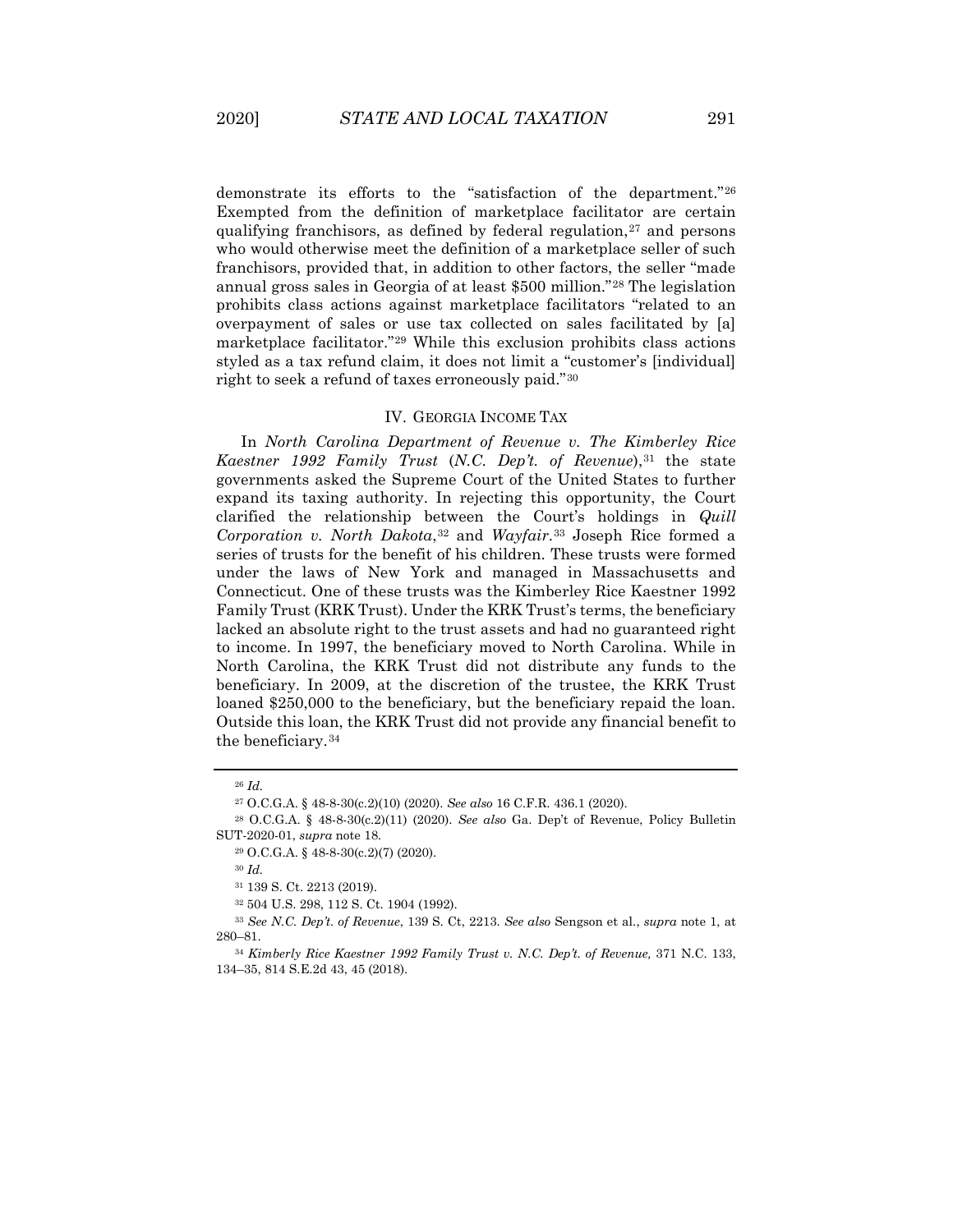North Carolina statute provided if a trust's beneficiary is domiciled within North Carolina then the trust must be subject to income tax on its undistributed income.[35](#page-6-0) From 2005 through 2008, the KRK Trust paid state income taxes under the management of a new trustee despite making no distributions. In 2009, the KRK Trust filed a request for refund claiming, taxing a Trust income prior to distributing to a beneficiary violated the Due Process Clause and Dormant Commerce Clause. The North Carolina Department of Revenue (North Carolina) rejected their claim for a refund.[36](#page-6-1) Relying on *Quill*, the North Carolina Supreme Court held that the statute violated the Due Process clause because the KRK Trust did not personally avail itself to the economic market through the acts of its beneficiary.[37](#page-6-2) Thirteen days after the supreme court's decision, the Supreme Court of the United States reversed its Commerce Clause holding in *Quill*.[38](#page-6-3) Accordingly, North Carolina appealed the decision chiefly arguing the North Carolina's supreme court's formulistic holding should be revised considering the Court's *Wayfair* decision.[39](#page-6-4) As such, many practitioners feared the Supreme Court of the United States may further extend state's power to tax out of state actors.<sup>[40](#page-6-5)</sup>

Nevertheless the Supreme Court, reemphasizing its past trust income tax cases, held when a state asserts income tax nexus of a trust based on the in-state residency of the beneficiary, the Due Process Clause requires the resident beneficiary have some possession, control, or enjoyment of the trust's funds for the trust to have sufficient minimum contacts with

<span id="page-6-0"></span><sup>35</sup> *Id.* at 135–36, 814 S.E.2d at 46 (citing N.C. Gen. Stat. § 105-160.2). *See also* O.C.G.A.  $§$  48-7-22(a)(1)(B) (1987) (providing the same authority).

<sup>36</sup> *Id.* at 141–42, 814 S.E.2d at 49–50.

<span id="page-6-2"></span><span id="page-6-1"></span><sup>37</sup> *Kimberly Rice*, 371 N.C. at 142, 814 S.E.2d at 49 (citing *Quill*, 504 U.S. at 306–07, 112 S. Ct. at 1909–10).

<sup>38</sup> *Wayfair*, 138 S. Ct. at 2092.

<span id="page-6-4"></span><span id="page-6-3"></span><sup>39</sup> *Id.* at 2099–100. *See also* Brief for Minnesota and Nineteen Other States and the District of Columbia as Amici Curiae Supporting the Petitioner, N.C. Dep't of Revenue v. The Kimberley Rice Kaestner 1992 Family Trust, 139 S. Ct. 2213 (2019) (No. 18-457) 2019 U.S. S. Ct. Briefs LEXIS 843 at \*5–6.

<span id="page-6-5"></span><sup>40</sup> *See e.g.*, Roger Russell, *Supreme Court hears arguments on major state trust tax case*, Accounting Today (Apr. 17, 2019, 5:00 PM), https://www.accountingtoday.com/news/supreme-court-hears-arguments-on-major-statetrust-tax-case.; Michael Bowen, *Kaestner Trust May Pick Up Where Wayfair Left Off*, Law360 (Feb. 21, 2019, 1:13 PM), https://www.law360.com/articles/1131212/kaestnertrust-may-pick-up-where-wayfair-left-off.; Michael I. Lurie & Megan Q. Miller, *Supreme Court to Consider Due Process Nexus*, ReedSmith Client Alerts (Jan. 11, 2019).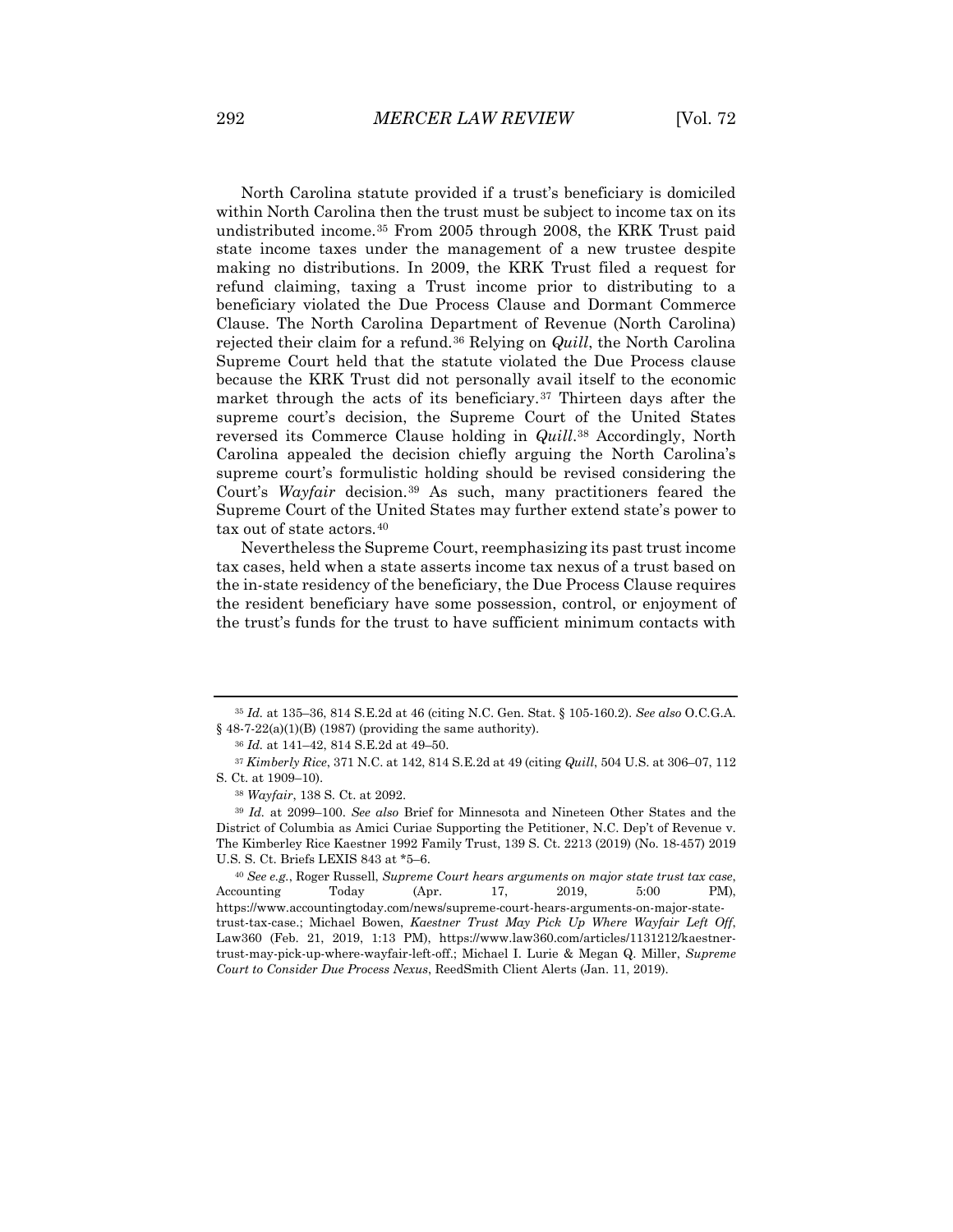the state.[41](#page-7-0) The Court held that the beneficiary's possession, control, and enjoyment over the KRK Trust did not meet the Due Process standard because she "received no income from the Trust, had no right to demand income from the Trust, and had no assurance[s] that they would eventually receive a specific share of Trust income."[42](#page-7-1)

In so holding, the Supreme Court of the United States limited the *Wayfair* decision to merely eliminate *Quill*'s artificial formalism when applying the older standard articulated in *Complete Auto Transit, Inc. v. Brady*[43](#page-7-2) for the Dormant Commerce Clause; thereby confirming that the Court's *Wayfair* decision did not establish a radically new nexus standard.[44](#page-7-3) The holding had direct and meaningful effects for Georgia taxpayers. Georgia statutes asserted nexus on nonresident trusts whose loan contact was the beneficiary's residency.<sup>[45](#page-7-4)</sup> After the release of the Supreme Court of the United States' decision, the Georgia Department of Revenue (Department of Revenue) released a policy bulletin announcing its acquiescence.[46](#page-7-5) The Department of Revenue will not challenge claims for refund on any request not otherwise barred by the statute of limitations if the beneficiaries in the tax years at issue (1) did not receive any income from the trust; (2) had no right to demand trust income or otherwise control, possess, or enjoy the trust assets; and (3) were uncertain they would receive any income from the trust in the future.[47](#page-7-6) If the trust does not meet these qualifications, the Department of Revenue will reject any claims for refund and will assert nexus on future tax returns.[48](#page-7-7)

#### V. TAX CONTROVERSY

#### *A. New Cingular Wireless PCS, LLC v. Georgia Department of*

<span id="page-7-3"></span><span id="page-7-2"></span><span id="page-7-1"></span><sup>44</sup> *N.C. Dep't of Revenue*, 139 S. Ct. at 2219 (noting *Wayfair* reversed *Quill* on different grounds). *See also Wayfair*, 138 S. Ct. at 2092.

<span id="page-7-0"></span><sup>41</sup> *N.C. Dep't of Revenue*, 139 S. Ct. at 2222 (citing *Quill*, 504 U.S. at 306, 112 S. Ct. at 1909–10; *Safe Deposit & Trust Co. of Baltimore v. Virginia*, 280 U.S. 83, 91–92, 50 S. Ct. 59, 60–61 (1929)).

<sup>42</sup> *N.C. Dep't of Revenue*, 139 S. Ct. at 2224.

<sup>43</sup> 430 U.S. 274, 97 S. Ct. 1076 (1977).

<sup>45</sup> O.C.G.A. § 48-7-22(a)(1)–(3); O.C.G.A. § 48-7-50(a)(1)–(5) (2020).

<span id="page-7-7"></span><span id="page-7-6"></span><span id="page-7-5"></span><span id="page-7-4"></span><sup>46</sup> Ga. Dep't of Revenue, Policy Bulletin IT-2019-02, Taxation of Nonresident Trust Fiduciaries—Effect of Kaestner Decision (2019).

<sup>47</sup> Ga. Dep't of Revenue, Policy Bulletin IT-2019-02, *supra* note 56, at 6.

<sup>48</sup> Ga. Dep't of Revenue, Policy Bulletin IT-2019-02, *supra* note 56, at 2.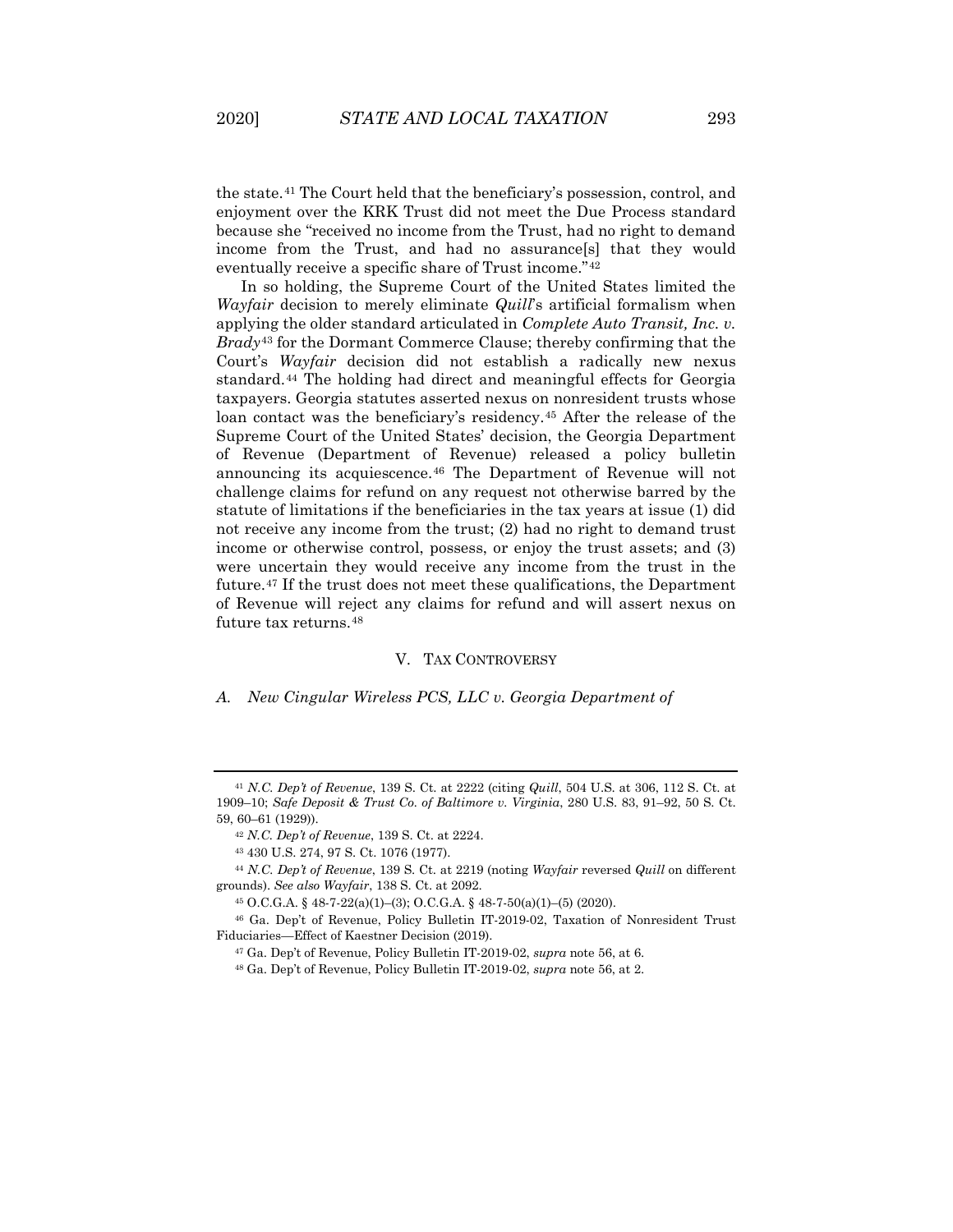#### *Revenue*

The long-standing dispute between New Cingular Wireless PCS, LLC et al. (AT&T)[49](#page-8-0) and the Georgia Department of Revenue (Department of Revenue) continues. The principle issues in the case are (1) whether AT&T was required to reimburse customers for taxes improperly collected and remitted to the state before seeking a refund from the Department of Revenue; (2) whether AT&T had standing to pursue refund claims prior to May 5, 2009; and (3) whether AT&T's claims were barred as a class action.<sup>[50](#page-8-1)</sup> To summarize relevant procedural history, the Department of Revenue promulgated regulations<sup>[51](#page-8-2)</sup> outlining procedures for requesting a tax refund.[52](#page-8-3) AT&T filed refund claims in November 2010, seeking reimbursement on behalf of its customers for taxes improperly collected and paid. The Department of Revenue denied the refund request. AT&T filed a complaint in DeKalb County Superior Court challenging the Department of Revenue's denial. The Department of Revenue moved to dismiss the Complaint, and the trial court granted the Department of Revenue's motion.[53](#page-8-4) AT&T appealed and the Georgia Court of Appeals held that the trial court properly granted the Department of Revenue's motion to dismiss because AT&T had not repaid erroneously collected taxes prior to requesting a refund as the regulation required.[54](#page-8-5) The court of appeals did not reach the remaining two issues on appeal.[55](#page-8-6) The Georgia Supreme Court granted certiorari and held the Department of Revenue's regulatory interpretation was unreasonable.[56](#page-8-7) Notably, the supreme court held that the regulation at issue does not require AT&T to repay funds before filing a refund request or before the Department of Revenue determines whether any refund is due.[57](#page-8-8) The case was remanded back to the Georgia Court of Appeals to address two issues: (1) whether AT&T had standing to seek a refund for

<span id="page-8-1"></span><span id="page-8-0"></span><sup>49</sup> New Cingular Wireless PCS, LLC v. Ga. Dep't of Revenue, 340 Ga. App. 316, 797 S.E.2d 190 (2017).

<sup>50</sup> *Id.* at 316, 797 S.E.2d at 191.

<sup>51</sup> Ga. Comp. R. & Regs. 560-12-1-.25(2) (1994).

<sup>52</sup> O.C.G.A. § 48-2-35 (2020); O.C.G.A. § 48-2-35.1 (2020).

<span id="page-8-4"></span><span id="page-8-3"></span><span id="page-8-2"></span><sup>53</sup> *New Cingular Wireless PCS, LLC*, 340 Ga. App. at 316, 797 S.E.2d at 191. For additional discussion on the trial court's rationale on Motion to Dismiss, *see* Sengson et al., *supra* note 1, at 290–93.

<span id="page-8-5"></span><sup>54</sup> *New Cingular Wireless PCS, LLC*, 340 Ga. App. at 323–24, 797 S.E.2d at 196. *See also*  Ga. Comp. R. & Regs. 560-12-1-.25(2) (1994).

<sup>55</sup> *New Cingular Wireless PCS, LLC*, 340 Ga. App. at 324, 797 S.E.2d at 196.

<span id="page-8-8"></span><span id="page-8-7"></span><span id="page-8-6"></span><sup>56</sup> *New Cingular Wireless PCS, LLC v. Ga. Dep't of Revenue*, 303 Ga. 468, 470–71, 813 S.E.2d 388, 391 (2018).

<sup>57</sup> *Id.* at 472, 813 S.E.2d at 392.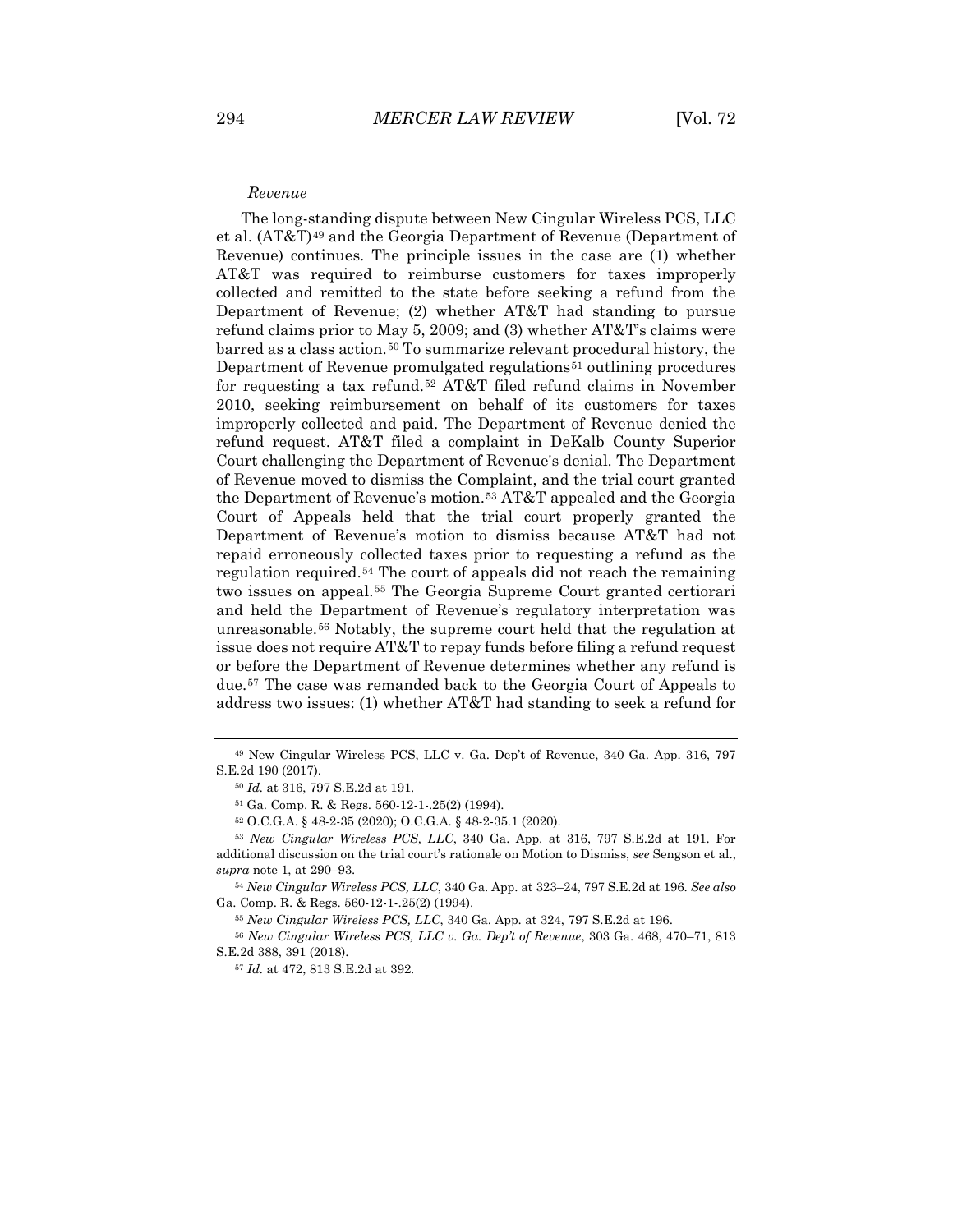tax collected prior to May 5, 2009, and (2) whether the action was an impermissible class action.[58](#page-9-0)

On remand from the supreme court, the court of appeals—addressing (1) whether AT&T had standing to seek a refund for tax collected prior to May 5, 2009, and (2) whether the action was an impermissible class action—affirmed the trial court's ruling that AT&T lacked standing to pursue refunds for taxes collected prior to May 5, 2009, but reversed the trial court's class action determination.[59](#page-9-1) On the first issue, the court of appeals concluded the amended statutes provided a new right to request a refund on behalf of its customers that AT&T did not possess prior to May 5, 2009.<sup>[60](#page-9-2)</sup> On the second issue, the court of appeals held the refund action was not a class-action lawsuit barred by Georgia law because AT&T was seeking a refund on behalf of its customers, not other similarly situated taxpayer-dealers.<sup>[61](#page-9-3)</sup>

AT&T sought a second petition for certiorari to address the question of whether AT&T lacked standing to file refund claims prior to May 5, 2009.[62](#page-9-4) The supreme court held that the court of appeals erred by holding AT&T lacked standing.<sup>[63](#page-9-5)</sup> Justice Boggs, writing for the supreme court, opined that the court of appeals correctly recognized "'legislation which involves mere procedural or evidentiary changes may operate retrospectively; however, legislation which affects substantive rights may only operate prospectively,' and that 'a substantive law creates rights, duties, and obligations while a procedural law prescribes the methods of enforcing those rights, duties, and obligations."<sup>[64](#page-9-6)</sup> Nevertheless, the supreme court took issue with the court of appeals' declaration that "a statute broadening standing always and necessarily creates 'a substantive right,' so that such a statute 'may only operate prospectively.'"[65](#page-9-7) Specifically, the supreme court noted that the statutes

<sup>58</sup> *Id.* at 474, 813 S.E.2d at 393.

<sup>59</sup> *New Cingular Wireless PCS, LLC*, 348 Ga. App. at 520–21, 823 S.E.2d at 837 (2019). <sup>60</sup> *Id*.

<span id="page-9-3"></span><span id="page-9-2"></span><span id="page-9-1"></span><span id="page-9-0"></span><sup>61</sup> *Id.* at 521, 823 S.E.2d at 837–38. For more information about this longstanding legal battle, *see* Sengson et al., *supra* note 1, at 290–93.

<span id="page-9-4"></span><sup>62</sup> *New Cingular Wireless PCS, LLC v. Department of Revenue*, 308 Ga. 729, 843 S.E.2d 431–33, (2020) (Georgia Department of Revenue did not petition for certiorari on the issue of whether AT&T's claims were barred as a class action (*see New Cingular Wireless*, 308 Ga. at 731, 843 S.E.2d at 433 (2020))).

<sup>63</sup> *Id.* at 735–36, 843 S.E.2d at 436.

<span id="page-9-6"></span><span id="page-9-5"></span><sup>64</sup> *Id.* at 731, 843 S.E.2d at 434 (quoting *New Cingular Wireless PCS, LLC*, 348 Ga. App. at 519-20, 823 S.E.2d at 837).

<span id="page-9-7"></span><sup>65</sup> *New Cingular Wireless PCS, LLC*, at 732, 843 S.E.2d at 434 (quoting *New Cingular Wireless PCS, LLC*, 348 Ga. App. at 520, 823 S.E.2d at 837).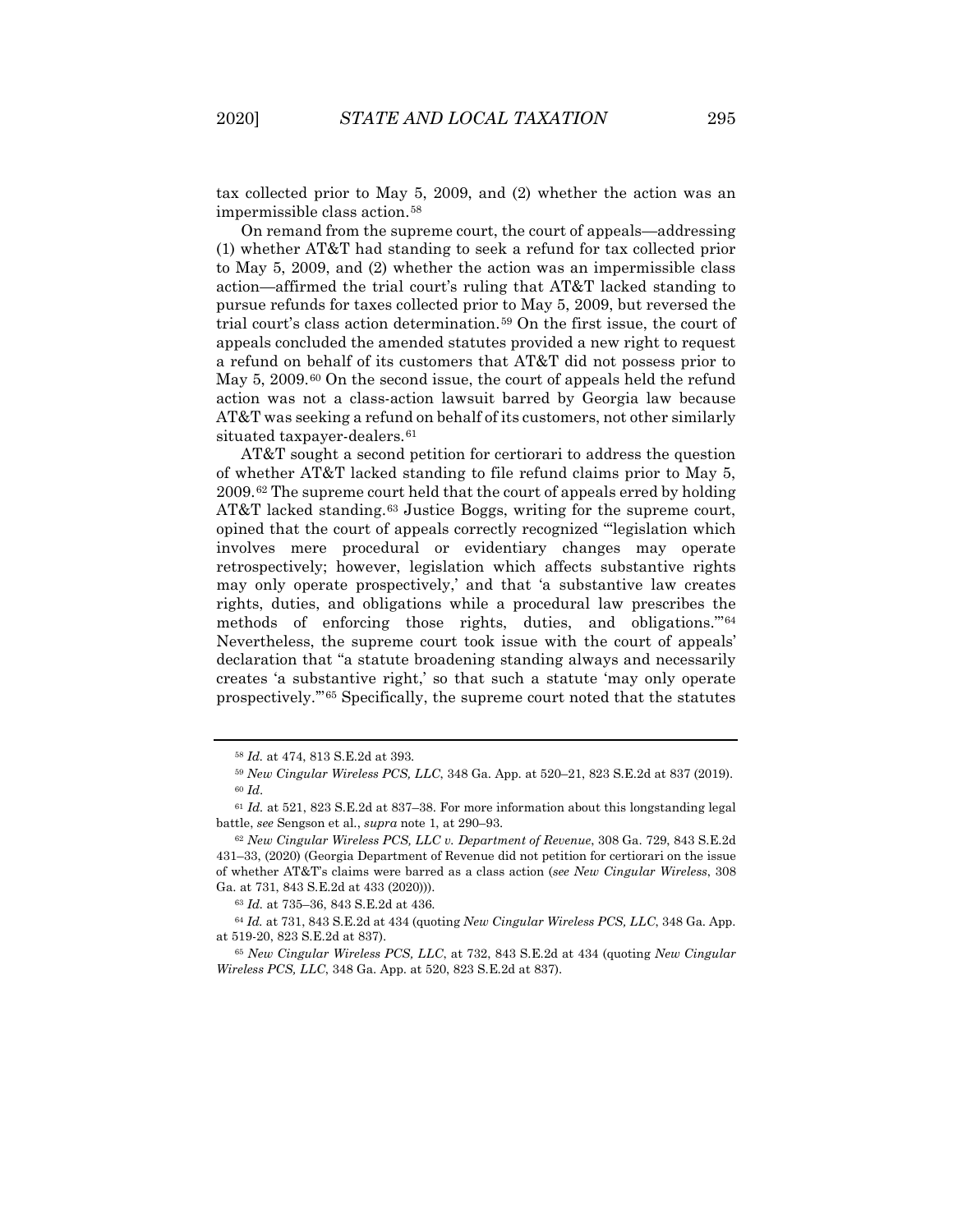at issue granted AT&T representative standing similar to other areas of Georgia law.[66](#page-10-0) Therefore, the amended statutes did not create a substantive change in the law because the Department of Revenue was still obligated to return the wrongfully imposed sales tax, the customer maintains the right to recover wrongfully imposed sales tax, and AT&T was not granted the right to obtain any refund for itself.<sup>[67](#page-10-1)</sup> The supreme court concluded that the amendment may be applied retroactively because the amended statue is procedural and does not alter or create any rights or obligations.<sup>[68](#page-10-2)</sup> The case was subsequently remanded back to the court of appeals.[69](#page-10-3)

#### *B. Moosa Company, LLC v. Georgia Department of Revenue*

In *Moosa Company, LLC v. Department of Revenue*,<sup>[70](#page-10-4)</sup> the Georgia Court of Appeals considered the Tax Tribunal's jurisdictional limits. Moosa Company (Moosa) received an assessment for unpaid tobacco excise taxes. After an administrative appeal, Moosa appealed its case to the Georgia Tax Tribunal. The Georgia Department of Revenue moved to dismiss for lack of subject matter jurisdiction, and the tax tribunal found it lacked proper subject matter jurisdiction.[71](#page-10-5) Moosa appealed the decision to the Georgia Court of Appeals, which accepted the case.[72](#page-10-6)

The court of appeals disagreed with Moosa and affirmed the Tax Tribunal's decision.<sup>[73](#page-10-7)</sup> The court of appeals reiterated its existing holding that "'[f]or purposes of statutory interpretation, a specific statute will prevail over a general statute, absent any indication of a contrary legislative intent.'"[74](#page-10-8) Relying on this longstanding holding, the court of appeals determined the clear language of the governing statute precluded extending the tax tribunal's jurisdiction to include appeals of

<sup>73</sup> *Moosa Co. LLC* at 433, 838 S.E.2d at 112.

<span id="page-10-8"></span><span id="page-10-7"></span><sup>74</sup> *Id.* at 432, 838 S.E.2d at 111 (quoting Goldberg v. State, 282 Ga. 542, 544, 651 S.E.2d 667, 668 (2007)).

<sup>66</sup> *Id.* at 732–33, 843 S.E.2d at 434–35.

<sup>67</sup> *Id.* at 735, 843 S.E.2d at 436.

<sup>68</sup> *Id.*

<span id="page-10-3"></span><span id="page-10-2"></span><span id="page-10-1"></span><span id="page-10-0"></span><sup>69</sup> *Id.* at 735–36, 843 S.E.2d at 436. *See also* James Nani, *AT&T Units Win \$6M Tax Refunds In Ga. High Court*, Law360 Tax Authority (May 20, 2020, 5:56 PM), https://www.law360.com/tax-authority/articles/1275453/.

<sup>70</sup> 353 Ga. App. 429, 838 S.E.2d 108 (2020).

<span id="page-10-5"></span><span id="page-10-4"></span><sup>71</sup> *Moosa Co. LLC v. Commissioner of the Ga. Dep't of Revenue*, No. 1902782, Decision No. 2018-1 (Ga. Tax Tribunal Oct. 16, 2018).

<span id="page-10-6"></span><sup>72</sup> *Moosa Co. LLC*, 353 Ga. App. at 429, 838 S.E.2d at 109 (Tax Tribunal appeals to the Georgia Court of Appeals are discretionary appeals); *see* O.C.G.A. § 5-6-35(a) (2020) (not including tax tribunal decisions).